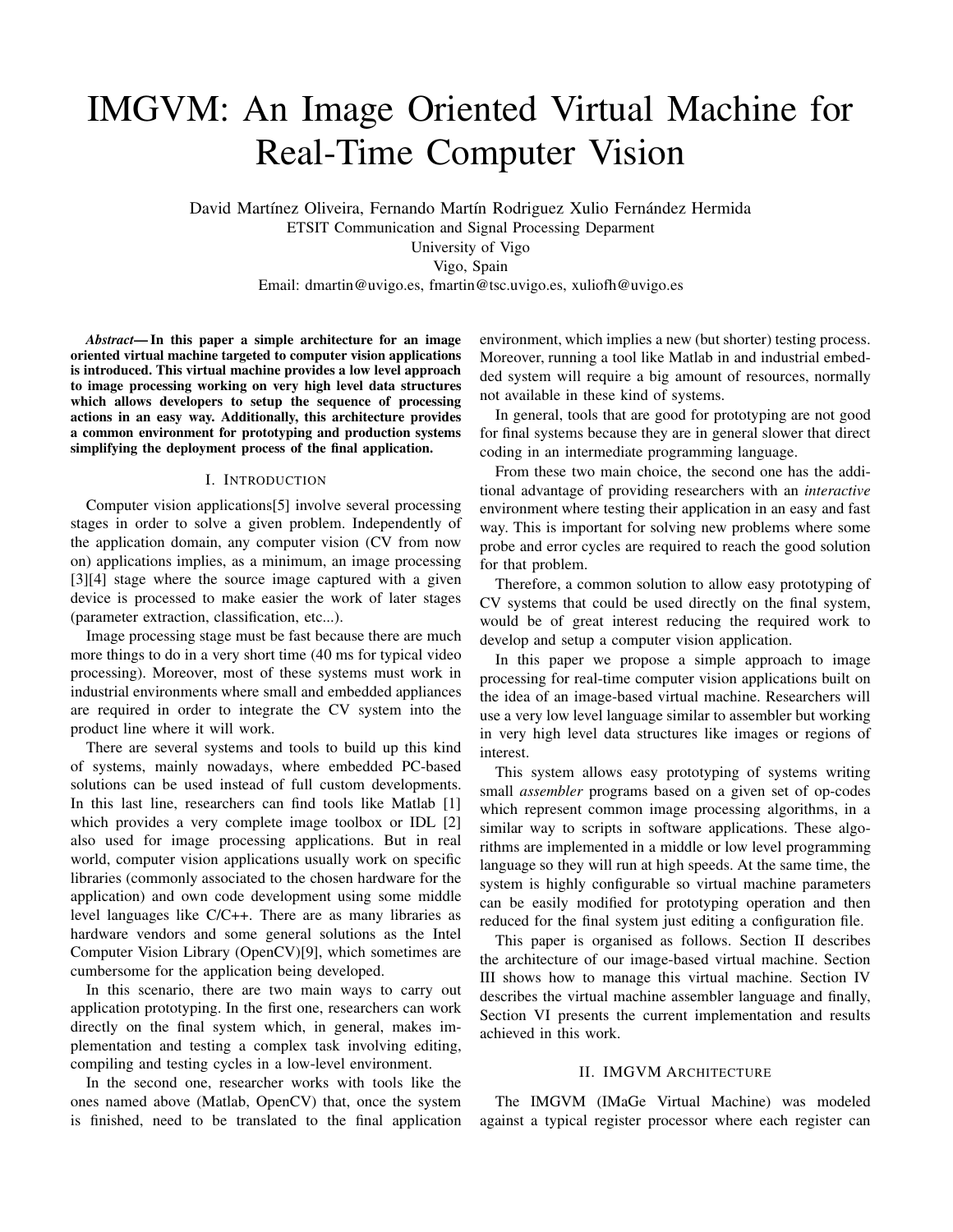

Fig. 1. IMGVM Block Diagram

contain complex data structures like images or regions of interest. Figure 1 shows the general IMGVM block diagram.

The different blocks shown in figure 1 are summarised below:

- *•* An Instruction Pointer Register
- *•* A set of gray-scale and color image Register
- *•* A program memory block
- *•* A flag register
- *•* A data memory block
- *•* A stack memory block
- *•* A set of op-codes.

Any of the items of the IMGVM can be configured along with the program running in a given CV application. This includes the number of registers the machine will use, the size of the program, data and stack memory blocks and even the set of op-codes the virtual machine will understand.

IMGVM provides a set of default op-codes which provides very simplistic operations on registers (images), however, programmers can provide its own *opcodes* implemented as independent shared libraries, so the final application will only contain the op-codes it needs. Most of the basic image processing algorithms has been implemented this way and included in the system.

The virtual machine does not know anything about input/output tasks. This makes it very simple, and more important, multiplatform. Even when our current implementation uses C language and runs in GNU/Linux environments, the implementations doesn't make use of any system specific functionality making it highly portable.

After this general description of the virtual machine we will go deep in each component throughout next sections.

#### *A. Registers*

As introduced early in this text, the IMGVM registers are very high level object like images or regions of interest (ROI hereinafter). The data structures associated to each IMGVM register are fully open so any developer can add additional objects/datatypes like segments, points, vectors or whatever required for a given application. Adding further objects implies adding further op-codes able to work on them (see section IV-A below).

Current implementation only works on images and ROIs. In general the maximum size of images must be fixed after starting the virtual machine. It would be easy to modify the system to work with arbitrary size images but this approach makes the system more uniform, faster, and ROIs can be used to work with subimage data.

The system automatically manages color and grey scale images providing two separated sets of registers to work with each kind of data. So, developers can choose to work on color images or gray-level images to build up hybrid algorithms working on both kinds.

It will be easy to extend the system to support other kinds of images (1-bit monochrome, integer/float images, etc...), but, until now, none of these options was required.

## *B. Program Memory*

It is in the program memory where the sequence of op-codes composing the program resides. The virtual machine has an special register called instruction pointer (IP) which, as usual, points to the current program memory position being executed, as usual.

Each program memory position has a fixed size able to contain different types of data. These types of data are listed below:

- *•* Op-code: A valid IMGVM op-code from currently selected one.
- *•* Register: A reference to a IMGVM register
- *•* Integer: An integer value
- Float point number: A floating point value.

Several op-codes require some parameters which are stored sequentially in the program memory, and just after it. Op-code implementation makes the work of decoding these parameters and update the IP accordingly. Suitable macros are provided to implement parameter decoding in an easy way.

#### *C. Flags*

In the same way of every component of the IMGVM, system flags are also configurable but appropriated op-code should be provided in order to make them useful.

Default IMGVM configuration provides the following flags:

- *•* ROI: used to indicate that a given operation generates ROI in a given register or modifies it.
- *•* TYPE: used to indicate that a given operation was applied to a grey-level image or on a color image. In the case that the operation involves both types, the *bigger* one will be selected.
- *•* OVERFLOW: used to indicate that a given operation produced an overflow in the registers it affected.

IMGVM provides generic conditional jump instructions to allow applications make use of these flags. Users adding their own flags should add appropriated instructions to use them.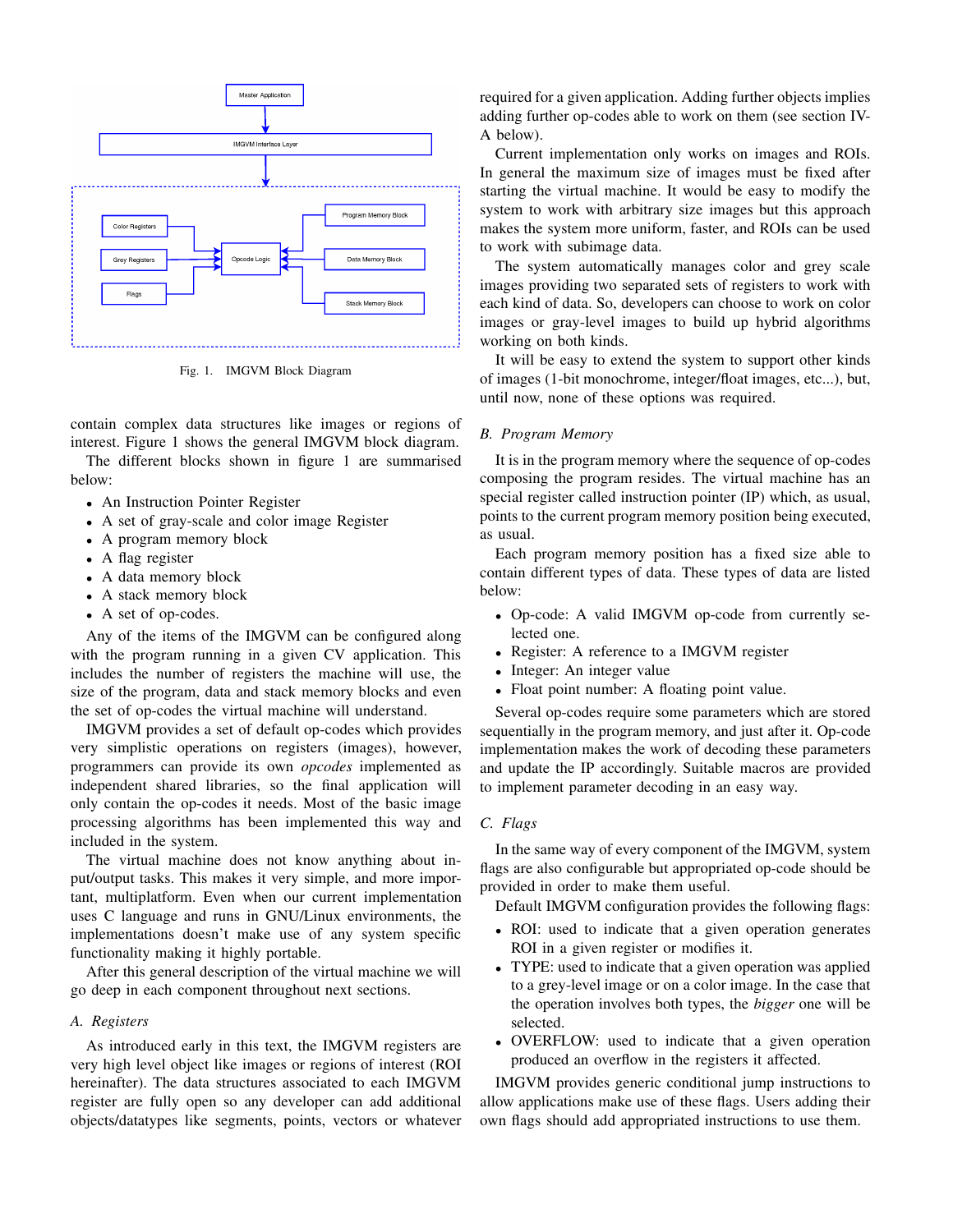#### III. IMGVM INTERFACE LAYER

This section describes the IMGVM programming interface details required to use it in CV applications.

#### *A. Internal Data Structures*

Due to the very simple design of the IMGVM, no input/output functionality is provided by the system then, in order to perform this kind of operation, IMGVM users must access internal data structures of the system. These internal data structures are fully encapsulated independent entities. Actually they can be used out of the IMGVM environment.

The main internal data structure is GRTK\_ITEM which is in fact the type of the IMGVM registers. This structure can hold different data types which can be managed uniformly through a simple interface. Basic types of GRTK\_ITEM structure are the following:

- GRTK IMAGE24: A true-color image
- *•* GRTK\_IMAGE8: A grey-scale image
- *•* ROI24: a true-color region of interest
- *•* ROI8: a grey-scale region of interest.

Additionally, each GRTK\_ITEM has two important fields from the programmer point of view. First one is the subitems field which holds other GRTK\_ITEM items which are parts of the main item. For instance, regions of interest within a given image are stored in this field.

The other important field in GRTK ITEM is the metadata field. This field is a generic vector which can be used to store extra information in a given item which can be used later in a IMGVM program. This field can also be used to transfer data from the virtual machine to the main application in a very simple way.

# *B. IMGVM Interface*

Virtual machine control and configuration interface is located in the IMGVM Interface layer. This interface allows programmer to configure each IMGVM parameter, to load op-codes lists, to transfer data to/from virtual machine/host application and to load and run IMGVM programs. Section V-B shows the use of this interface. Detailed description of it is out of the scope of this paper and is covered in [8]

### IV. IMGVM ASSEMBLER

The IMGVM provides a simple built-in assembler to inject code within the virtual machine from an external text file. Op-code mnemonic code is composed of a reserved keyword plus a variable set of parameters. Parameters can be integer numbers, floating-point numbers or virtual machine registers.

Virtual machine registers are named as follows. Color registers begins with character 'c' followed by a number that indicates the register number. Grey-level registers begins with character 'g' followed by a number indicating the register number.

Assembler source code can include labels as usual. Simple strings followed by the ':' character.

There are two special reserved keywords:

| int grtk op sadd (GRTK IMGVM vm, GRTK IMGVM OPCODE *p)<br>3                                                                                                                                                         |
|---------------------------------------------------------------------------------------------------------------------------------------------------------------------------------------------------------------------|
| 01, 02;<br>GRTK ITEM<br>int.<br>off, size, val, s;<br>unsigned char $\star$ a, $\star$ b;                                                                                                                           |
| GRTK OPCODE START(p); /* START Opcode Macro*/                                                                                                                                                                       |
| $/*$ Opcode Decoding SOURCE REG, TARGET REF, SCALAR VALUE $*/$<br>$ol = GRTK$ DECODE IMG (vm) ;<br>$o2 = GRTK DECODE IMG(vm);$<br>$s = GRTK DECODE INT (vm);$                                                       |
| /* Get pointers to image data and image buffer size $*/$<br>$a = (unsigned char *) 01 - > data;$<br>$b = (unsigned char *)$ o2->data;<br>$size = 01 - > w * 01 - > h * (01 - > type == GRTK ITEM IMAGE24 ? 3 : 1);$ |
| $/*$ BEGIN: Real opcode implementation $*/$<br>for $(off = 0; off < size; off++)$<br>val = $*(a + off) + s;$<br>$*(b + off) = (val > 255 ? 255 : val);$                                                             |
| ₹<br>$/*$ END: Real opcode implementation $*/$<br>GRTK OPCODE RETURN; /* END Op-code Macro*/                                                                                                                        |

Fig. 2. Scalar Addition Op-Code Implementation. Example of instruction decoding using helper macros

- *•* END that indicates the end of the code and will stop the virtual machine execution
- *•* DATA that indicates that that program memory position contains data, typically op-code parameters.

# *A. Op-codes*

}

IMGVM provides a default set of basic built-in op-codes which perform common operations on images. However, IMGVM users can provide their own set of op-codes for a given application as a shared library that can be included within the virtual machine directly.

As mentioned before, implementation of IMGVM op-codes implies the implementation of the op-code decoding which can be done easily using the helper functions and macros provided by the system. Figure 2 shows a simple example on how to implement a simple SADD (scalar addition) instruction which adds an scalar value to every pixel in a given image and stores result in a given target image.

As can be seen in Figure 2 implementation of new op-codes is very simple using the helper macros provided by the system. Op-code implementation functions receive two pointers. First one points to the virtual machine itself so the code can access registers and flags in order to modify them. The second pointer points to the program memory address of the instruction being decoded. This parameter allows to execute a given op-code out of the virtual machine program memory block and can be used for debugging purposes.

Table I summarises currently implemented op-codes in IMGVM.

### V. USE CASE

In this section a real system using the IMGVM is described. It is a simple optical tracking system based on color segmentation and was developed as part of a bigger project on gesture recognition for virtual reality environments.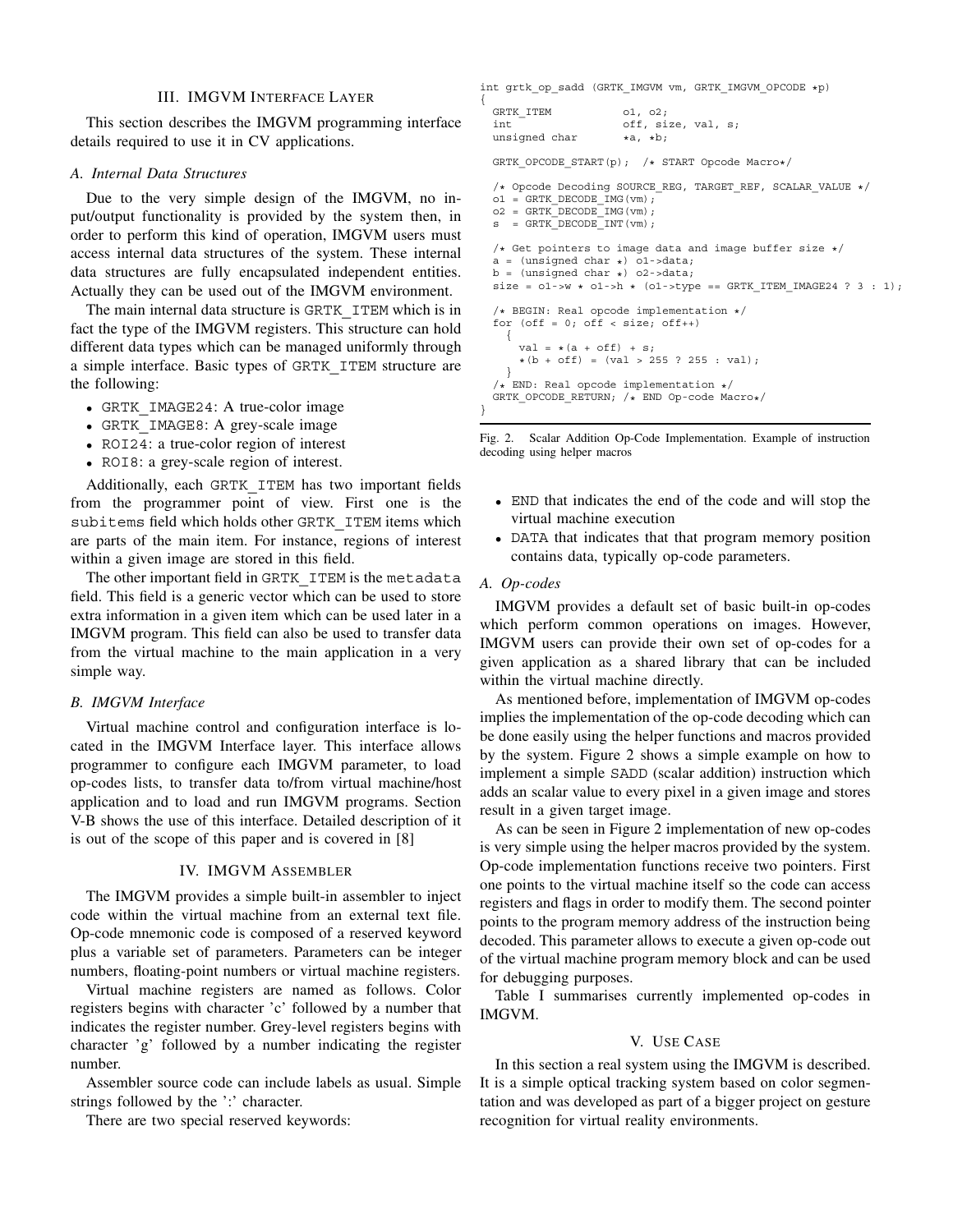```
; GRTK Optical Tracking System. Image Processing Stage
; (c) GPT-RV, 2006
;
; Color segmentation of captured image and thresholding
COLOR_ANN_CLASSIFIER c0 c1 0
\overline{\text{COLOR2GREF}} c1 g1
GREY_THRESHOLD g1 g4 100
 Locate Regions of Interest to speed up processing
ROI g4 g5
JNROI FINISH : Jump if NO ROI
; Remove background noise and try to remove holes in object
 Opening
ERODE g4 g5 2
DILATE g5 g6 2
; Extract Parameters.
; Classifier expects stat parameters in g2
COPY g5 g3
STATS g3 g4
; Display stuff for debugging
CORRECT_ROT g3 g4
DILATE g4 g3 3
ROI g3 g2
DRAW_ROI g3
FINISH:
END
```
Fig. 3. Optical Tracking System IMGVM code. This example locates the user hand, computes image moments and stores them for further processing by main application

# *A. Optical Tracking*

In this application, real-time video must be processed in order to extract the position of the user's hand or some kind of pointing device. For real-time virtual reality interaction a quite high processing frequency is required in order to provide a realistic sensation to users.

The IMGVM system was used to carry out the image processing stage of the system which consists of making the segmentation of the pointing device and the extraction of some basic data like position and orientation.

Figure 3 shows the basic code of the image processing stage for this optical tracking system.

The code is very self-explanatory since mnemonics where chosen to match common image processing algorithms. As can be seen in figure 3 the system performs a very simple color segmentation and immediately converts the segmented image to grey-scale in order to perform a faster processing.

Color segmentation (COLOR\_ANN\_CLASSIFIER) is car-

| TABLE I                                   |  |
|-------------------------------------------|--|
| Current Op-Codes Groups Included in IMGVM |  |

| Group             | <b>Description</b>                                |
|-------------------|---------------------------------------------------|
| Morphology        | Basic Morphology operands (erode, dilate,         |
|                   | $\ldots$                                          |
| Arithmetic        | Arithmetic operation (sum, plus, diff, )          |
| Logical           | Logical operations (and, or, $\overline{x}$ or, ) |
| Comparison        | Comparison operations (gt, lt, eq, )              |
| <b>Statistics</b> | Statistics (stat, k-mean, )                       |
| Color             | Color Manipulation (grey, rgb, hsv, compo-        |
|                   | $nent \dots$                                      |
| Filters           | Linear Filters, Edge Detection, Rank Filter,      |
|                   |                                                   |
| Geometric         | Geometric operations (rotation, scaling, )        |
| Segmentation      | Color/grey segmentation, ANN clasifiers           |

```
01 GRTK ITEM img, result;
    GRTK<sup>-</sup>IMGVM vm;
    /* Initialize the IMGVM */05 vm = grtk_imgvm_new (image_w, image_h);
    /* Get the GRTK_ITEM associated to color register 0*/
    item = grtk_imgvm_get_reg (vm, COLOR, 0);
10 /* Load code in the virtual machine */
    grtk_imgvm_load_code (vm, "my_code.ivm");
    /* Main loop processing real-time images */
    while (1)
15 {
      image_data = get_image_from_video_src ();
      /* Update item with new data which is associated with c0 reqister*,
      grtk_item_img_set (item, image_w, image_h, image_data);
20 /* Run code in the virtual machine */grtk_imgvm_run (vm);
      process data (vm);
    }
```
Fig. 4. Optical Tracking System Main Application. Using IMGVM high level interface from a real CV application

ried out by a simple one-neuron perceptron neural network (actually it is managed as the simplest MLP[6]) which has been externally trained and whose parameters are injected in the virtual machine by the main application. Main application loads MLP parameters in data position 0 (third parameter) so different network configurations could be tested.

Then, the program looks for regions of interest in the image and finishes processing if no ROI was found. This is done because the rest of the processing sequence is very computationally expensive if the whole image must be processed (and not a smaller ROI).

Extracted information data is stored in the metadata field of register g2 (this is done by the STAT op-code) where the main application expects to find them for transmission to the VR system.

### *B. Main Applications*

The main optical tracking application starts the virtual machine and loads code on it. Then begins acquiring images from a video source and, for each captured image, the program in figure 3 is executed and processed. Extracted information is sent through the network to a render station where a pointer object is drawn in the virtual environment.

Figure 4 shows the parts of the main applications related to IMGVM.

The first thing to point out is the simple interface provided to upper level applications. This simple interface makes very easy the use of the system at the same time that keeps image processing stage totally uncoupled of the whole system. The only exception is the process\_data function.

The second question to point out is the way data are inserted within the virtual machine. As said above in the text, IMGVM does not provide any input/output facility, so it is responsibility of the higher level of the application to inject data in the virtual machine.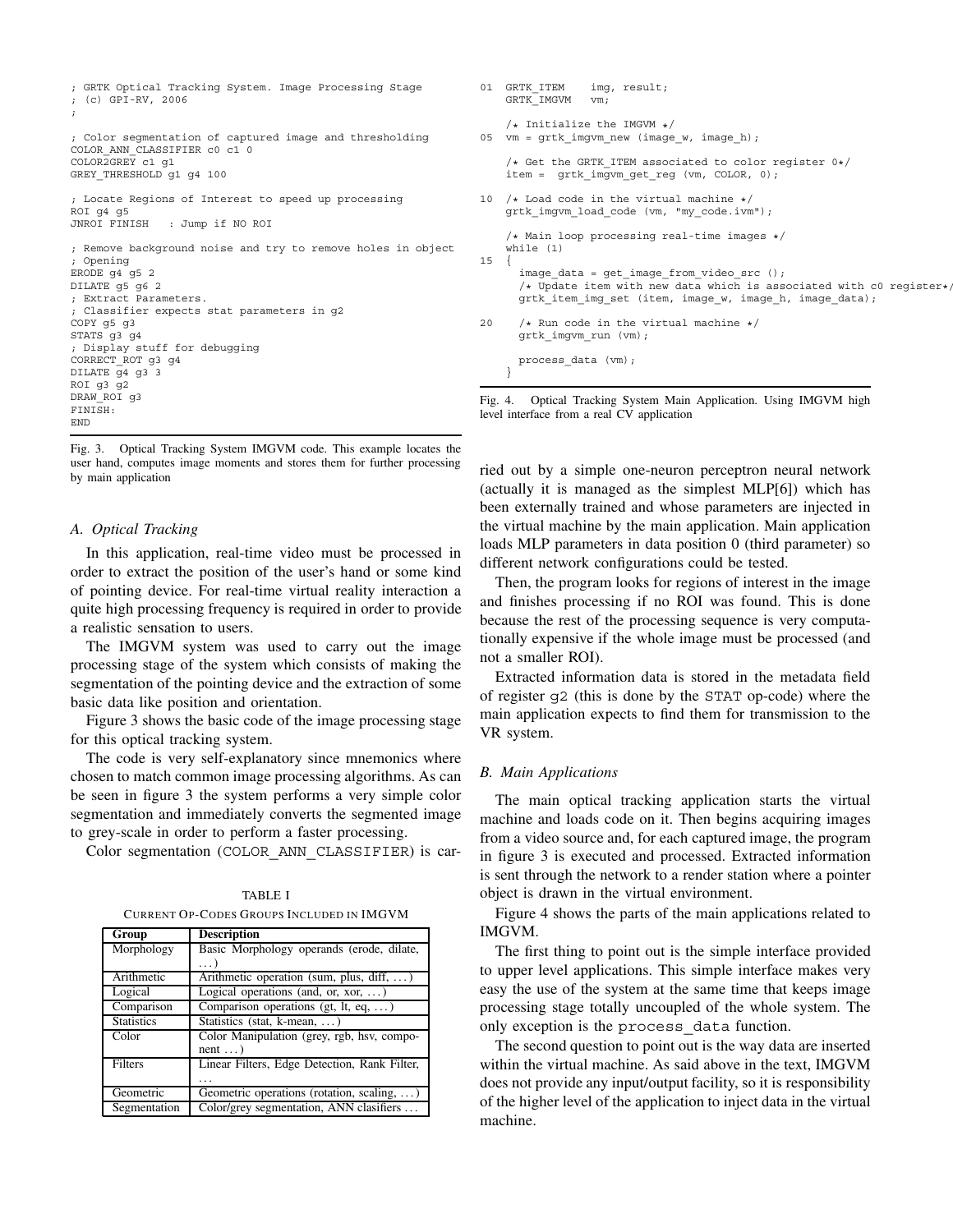This process is carried out accessing the virtual machine registers directly (line 8 of figure 4). In the main loop the application injects data acquired from the video source in this internal data struct (GRTK\_ITEM) before executing the code in the virtual machine (line 21).

The process data function also needs to access these data structures in order to extract information from a given register metadata or from somewhere else in the data memory block.

# VI. IMPLEMENTATION AND RESULTS

The system described along this paper has been implemented for the GNU/Linux operating system and used successfully in the application described in section V for optical interfacing to virtual reality environments. Figure 5 shows two screenshots of the application at work.



Fig. 5. Up image shows the IMGVM training application at work. Down Image shows the test virtual reality environment

Description of the virtual reality environment is beyond the scope of this paper. The unique remarkable comment about it is that it runs in a different machine and receives interaction commands from the IMGVM system from the network.

The optical tracking system was developed using the IMGVM. It has been integrated in a bigger application that provides a suitable virtual reality user interface. This IMGVM Test Application (ITA) does the following actions:

- *•* Image capture and injection in the embedded IMGVM
- *•* Visualization of images stored in internal IMGVM registers
- *•* Extraction of data computed by the IMGVM programs
- *•* Interpretation of these data to generate tracking and gesture recognition information

• Transmission of this information to the remote VR engine through the network

In this application the IMGVM virtual machine was statically linked to a general training application using OpenGL for rendering (this is only an user helper feature not required for a final implementation). The up part of figure 5 shows the main screen of the ITA (*IMGVM Test Application*).

Its final size on disk is 76 Kb and spends less than 15ms in processing 256x256 images in a AMD K7 1GHz processor. These values make it suitable for embedded applications. At the same time it keeps the simplicity of developing in desktop computers.

#### VII. CONCLUSIONS

In this paper we have presented a simple approach to realtime video processing based on a high-level abstraction of a typical processor architecture. Our system is completely configurable in order to adapt it to different deployment platforms, running from embedded systems to high-end computers.

Our current implementation, presented along this paper, provides a simple environment to prototyping CV applications based on well-known image processing algorithms. At the same time, provides an easy framework for implementing new implementations (op-codes) and quick testing of them, using the IMGVM Test Application (ITA).

This approach provides a single development environment with the required simplicity and interactivity for prototyping development. At the same time, it allows to directly translate that prototype to the final real system.

The key point in the system described is the duality between high and low level development.

On one hand the system is programmed in a very low-level assembler language that allows engineers to concentrate on the problem to resolve at the level of well-known image processing algorithms (op-codes). This is the classical approach for this kind of applications.

On the other hand the virtual machine abstraction is defined at a very high level where machine registers hold complex data structures (encapsulated to developer) and machine op-codes represent complete algorithms instead of basic operations at the machine level.

A real optical tracking system was developed and tested in a real VR environment, and was improved to its use in a distributed environment common in VR deployments.

Finally, the simplicity of the approach and its hardwarelike design introduces a new research line about real-hardware implementation using modern programmable devices. From this point of view, the presented approach will allow high performance hardware implementations in a simple way, closing the gap between software and hardware for computer vision applications.

# VIII. FUTURE RESEARCH

The main research line should be the implementation of the IMGVM directly in hardware. The simple design of the